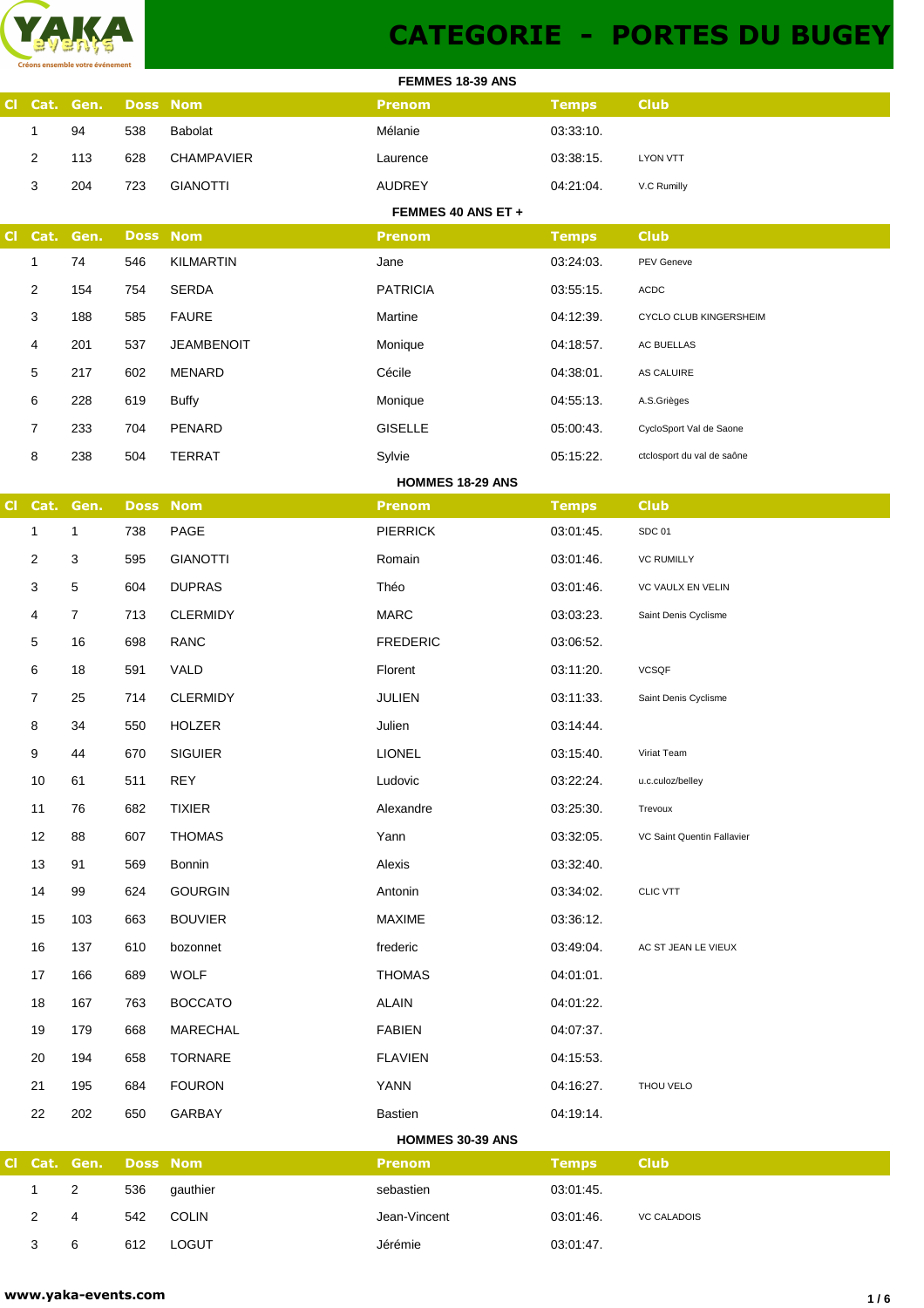|           | 4            | 9    | 693         | <b>MALLIER</b>      | <b>AURELIEN</b>         | 03:05:21.    | UCBJ                       |
|-----------|--------------|------|-------------|---------------------|-------------------------|--------------|----------------------------|
|           | 5            | 10   | 502         | <b>CHAPUIS</b>      | Patrice                 | 03:05:32.    | Patrice CHAPUIS            |
|           | 6            | 12   | 685         | LAROSE              | <b>GUILLAUME</b>        | 03:05:34.    |                            |
|           | 7            | 13   | 580         | <b>SERTHELON</b>    | <b>DAMIEN</b>           | 03:05:48.    | <b>GLEIZE CC</b>           |
|           | 8            | 14   | 746         | <b>BEAUDOIN</b>     | <b>ANTHONY</b>          | 03:05:48.    | ELOV                       |
|           | 9            | 15   | 745         | <b>MAVIER</b>       | SYLVAIN                 | 03:06:47.    | <b>ECG Villeurbanne</b>    |
|           | 10           | 17   | 753         | <b>MARULAZ</b>      | <b>SYLVAIN</b>          | 03:07:56.    | <b>CLIC VTT</b>            |
|           | 11           | 19   | 729         | <b>FOUCAUT</b>      | <b>GUILLAUME</b>        | 03:11:30.    | VL Limas                   |
|           | 12           | 20   | 530         | Gaulandeau          | Julien                  | 03:11:30.    | US DOMONT CYCLISME         |
|           | 13           | 21   | 632         | <b>DUPOUY</b>       | Jérôme                  | 03:11:31.    | VC Limas                   |
|           | 14           | 27   | 587         | LARDIERE            | Romain                  | 03:13:22.    | VC Bourgoin Jallieu        |
|           | 15           | 41   | 656         | <b>PUGLIESI</b>     | Jean-Noël               | 03:15:29.    | <b>CC LAGNIEU</b>          |
|           | 16           | 47   | 677         | <b>GAUTHIER</b>     | <b>GREGORY</b>          | 03:16:38.    | CC Lagnieu                 |
|           | 17           | 52   | 633         | <b>PEJOT</b>        | Jérôme                  | 03:20:08.    | CS COUXOIS                 |
|           | 18           | 58   | 557         | <b>POTTIER</b>      | <b>GUILLAUME</b>        | 03:21:44.    |                            |
|           | 19           | 75   | 647         | Rinchet             | Denis                   | 03:24:48.    |                            |
|           | 20           | 77   | 642         | <b>CORDIER</b>      | Vincent                 | 03:26:36.    |                            |
|           | 21           | 79   | 740         | <b>YVE</b>          | PIERRE                  | 03:27:09.    | VL Limas                   |
|           | 22           | 90   | 683         | <b>SERMET</b>       | <b>CHRISTOPHE</b>       | 03:32:11.    | <b>CVAC</b>                |
|           | 23           | 96   | 516         | <b>FLAHAUT</b>      | Grégory                 | 03:33:56.    |                            |
|           | 24           | 100  | 590         | <b>SEPULCHRE</b>    | Jean                    | 03:34:03.    |                            |
|           | 25           | 105  | 717         | PASQUALIN           | OLIVIER                 | 03:36:26.    | UCCB                       |
|           | 26           | 112  | 696         | VEAU                | JEAN-MICHEL             | 03:38:15.    | VC Bourgoin                |
|           | 27           | 127  | 577         | <b>RUET</b>         | Vincent                 | 03:44:29.    |                            |
|           | 28           | 128  | 601         | <b>GIROD</b>        | Jérôme                  | 03:44:55.    | <b>RSM MEXIMIEUX</b>       |
|           | 29           | 143  | 757         | CONDEMINE           | ERIC                    | 03:50:58.    |                            |
|           | 30           | 153  | 706         | <b>ROSELLO</b>      | <b>FREDERIC</b>         | 03:55:15.    | VC Corbas                  |
|           | 31           | 161  | 613         | <b>BAILLARIN</b>    | Guillaume               | 03:59:23.    |                            |
|           | 32           | 162  | 605         | <b>COLNEL</b>       | Mathieu                 | 03:59:23.    |                            |
|           | 33           | 169  | 747         | <b>FONTBONNE</b>    | ALEXANDRE               | 04:02:44.    |                            |
|           | 34           | 170  | 518         | <b>DECLEMY</b>      | Thierry                 | 04:03:11.    | <b>VC DRUILLAT</b>         |
|           | 35           | 173  | 573         | OCAMPO-GARZON       | Carlos                  | 04:04:54.    | Cyclo Sport Pont de Cheruy |
|           | 36           | 175  | 622         | lauria              | christophe              | 04:05:25.    | vc trevoux                 |
|           | 37           | 184  | 583         | <b>TREMION</b>      | Olivier                 | 04:11:28.    |                            |
|           | 38           | 193  | 690         | GANEE               | PHIIPPE                 | 04:15:52.    |                            |
|           | 39           | 198  | 582         | <b>DESROCHES</b>    | Laurent                 | 04:17:13.    |                            |
|           | 40           | 199  | 562         | <b>BRUYERE</b>      | Cyril                   | 04:17:13.    | H38                        |
|           | 41           | 206  | 598         | DE MAUROY           | Thibaud                 | 04:25:38.    |                            |
|           | 42           | 214  | 674         | POULARD             | <b>JULIEN</b>           | 04:32:28.    |                            |
|           | 43           | 218  | 667         | <b>BEHLJULJOVIC</b> | <b>ELVIS</b>            | 04:40:39.    |                            |
|           | 44           | 225  | 759         | <b>BORRET</b>       | LUC                     | 04:48:26.    | Feillens                   |
|           | 45           | 226  | 578         | buisson             | fabien                  | 04:48:42.    |                            |
|           | 46           | 236  | 762         | <b>BAR</b>          | YOANN                   | 05:09:00.    | Velo Club Feillens         |
|           |              |      |             |                     | <b>HOMMES 40-49 ANS</b> |              |                            |
| <b>CI</b> | Cat.         | Gen. | <b>Doss</b> | <b>Nom</b>          | <b>Prenom</b>           | <b>Temps</b> | <b>Club</b>                |
|           | $\mathbf{1}$ | 11   | 648         | <b>SIMON</b>        | Cedric                  | 03:05:34.    | 2438191230                 |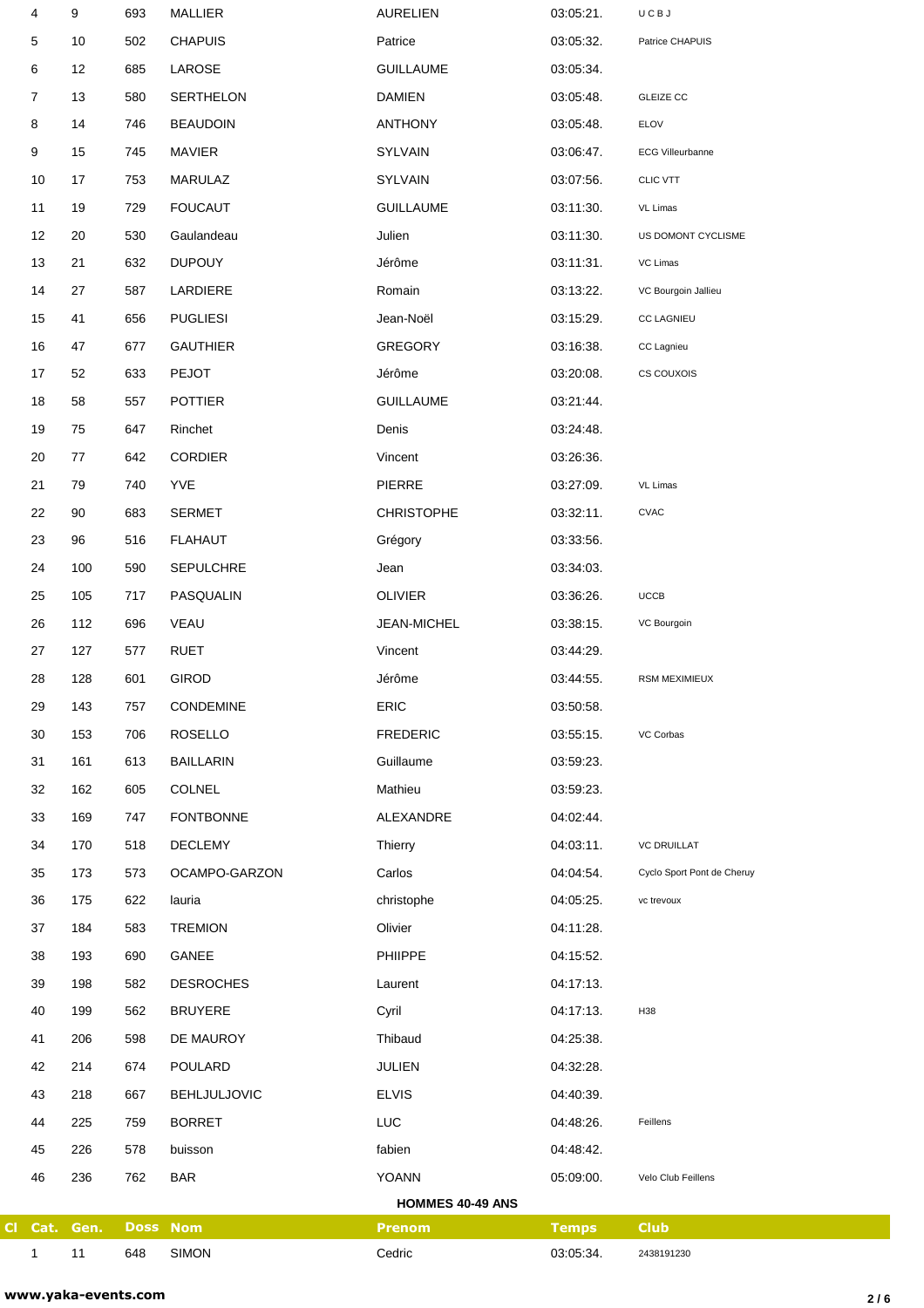| $\overline{c}$ | 22  | 568 | cherblanc          | frederic               | 03:11:31. | ecov                                 |
|----------------|-----|-----|--------------------|------------------------|-----------|--------------------------------------|
| 3              | 24  | 645 | fayolle            | jean michel            | 03:11:32. | fayolle CVAC                         |
| 4              | 28  | 730 | <b>DESBIOLLES</b>  | <b>FRANCK</b>          | 03:14:25. |                                      |
| 5              | 31  | 697 | MOINE-PICARD       | <b>STEPHANE</b>        | 03:14:31. | Bourgoin                             |
| 6              | 32  | 703 | <b>BURATI</b>      | <b>GILLES</b>          | 03:14:32. |                                      |
| 7              | 33  | 639 | CAVAGNA            | Claude                 | 03:14:32. | <b>LYON VTT</b>                      |
| 8              | 36  | 586 | <b>BERNARD</b>     | DANIEL                 | 03:15:07. | amicale cycliste de st jean le vieux |
| 9              | 37  | 700 | PILLOUD            | <b>OLIVIER</b>         | 03:15:09. |                                      |
| 10             | 43  | 643 | <b>KRAFT</b>       | Jean-michel            | 03:15:40. |                                      |
| 11             | 46  | 630 | <b>DEREUX</b>      | David                  | 03:16:08. | <b>VC TREVOUX</b>                    |
| 12             | 48  | 688 | <b>GOBET</b>       | <b>PHILIPPE</b>        | 03:17:22. | E S Jonage                           |
| 13             | 49  | 545 | <b>PECRIAUX</b>    | Eric                   | 03:17:39. | THOU VELO                            |
| 14             | 50  | 571 | <b>JEUDY</b>       | Philippe               | 03:18:59. |                                      |
| 15             | 51  | 567 | <b>RELIER</b>      | Gilles                 | 03:19:01. | TAC VTT                              |
| 16             | 53  | 563 | Jennings           | lan                    | 03:20:41. | Team des Dombes                      |
| 17             | 54  | 514 | ARNAUD             | Michel                 | 03:21:01. | <b>VC TREVOUX</b>                    |
| 18             | 55  | 560 | Bigattini          | Ario                   | 03:21:02. | Team Des Dombes                      |
| 19             | 56  | 566 | combe              | jean-michel            | 03:21:02. | vélo club du velay                   |
| 20             | 57  | 720 | <b>SCHEIDECKER</b> | RAPHAEL                | 03:21:34. | Haut Bugey VTT                       |
| 21             | 60  | 617 | <b>MORIN</b>       | Thierry                | 03:22:18. | <b>VC TREVOUX</b>                    |
| 22             | 66  | 532 | <b>BARBIER</b>     | Philippe               | 03:22:56. | VS JONCYNOIS                         |
| 23             | 67  | 691 | <b>JACQUIER</b>    | <b>REMY</b>            | 03:22:57. | A C M V                              |
| 24             | 68  | 695 | <b>LECHNER</b>     | <b>FREDERIC</b>        | 03:22:59. | VCSQVF                               |
| 25             | 72  | 592 | <b>DUBY</b>        | Patrick                | 03:23:35. | Cyclo Club Replonges                 |
| 26             | 73  | 559 | <b>FORLINI</b>     | <b>BRUNO</b>           | 03:24:01. | TEAM DES DOMBES                      |
| 27             | 86  | 626 | LAURIA             | <b>JOSEPH</b>          | 03:31:26. | vc trevoux                           |
| 28             | 87  | 669 | GAGNOUX            | <b>EMMANUEL</b>        | 03:31:45. | <b>AC Buellas</b>                    |
| 29             | 92  | 692 | CARRIERE           | <b>JEAN CHRISTOPHE</b> | 03:33:02. |                                      |
| 30             | 95  | 501 | <b>SIMMINI</b>     | Richard                | 03:33:11. | THOU VELO                            |
| 31             | 97  | 726 | <b>RONDOT</b>      | <b>DAVID</b>           | 03:33:58. | H B VTT                              |
| 32             | 98  | 623 | <b>GOURGIN</b>     | Christian              | 03:34:00. | <b>CLIC VTT</b>                      |
| 33             | 101 | 520 | VALADIER           | Simon                  | 03:35:26. |                                      |
| 34             | 107 | 528 | LEVROLD            | <b>CHRISTOPHE</b>      | 03:36:56. |                                      |
| 35             | 109 | 741 | <b>GREFFIER</b>    | <b>GILLES</b>          | 03:37:45. | CSVS                                 |
| 36             | 110 | 705 | <b>MOCHET</b>      | <b>OLIVIER</b>         | 03:38:14. | Druillat                             |
| 37             | 111 | 748 | <b>BOQUILLOD</b>   | PASCAL                 | 03:38:14. | VC Druillat                          |
| 38             | 117 | 673 | <b>NADIN</b>       | <b>YVAN</b>            | 03:39:51. | VC Bourgoin Jailleu                  |
| 39             | 118 | 627 | Poncin             | Jean-Philippe          | 03:43:21. |                                      |
| 40             | 121 | 631 | <b>RIVOLLIER</b>   | Patrice                | 03:43:44. | cvac vienne                          |
| 41             | 124 | 711 | <b>MUSY</b>        | JEAN-CHRISTOPHE        | 03:44:11. |                                      |
| 42             | 126 | 510 | <b>LEBOURGEOIS</b> | Gilles                 | 03:44:21. | <b>BAC 01</b>                        |
| 43             | 130 | 727 | PERRIER            | <b>PHILIPPE</b>        | 03:47:05. |                                      |
| 44             | 131 | 679 | <b>TOUR</b>        | <b>ALAIN</b>           | 03:47:47. |                                      |
| 45             | 135 | 597 | PELLET             | Yves                   | 03:48:10. | chatonnay                            |
| 46             | 139 | 588 | canet              | thierry                | 03:49:14. | vs chalon sur saone                  |
| 47             | 141 | 609 | <b>DUTREIVE</b>    | Bruno                  | 03:49:57. |                                      |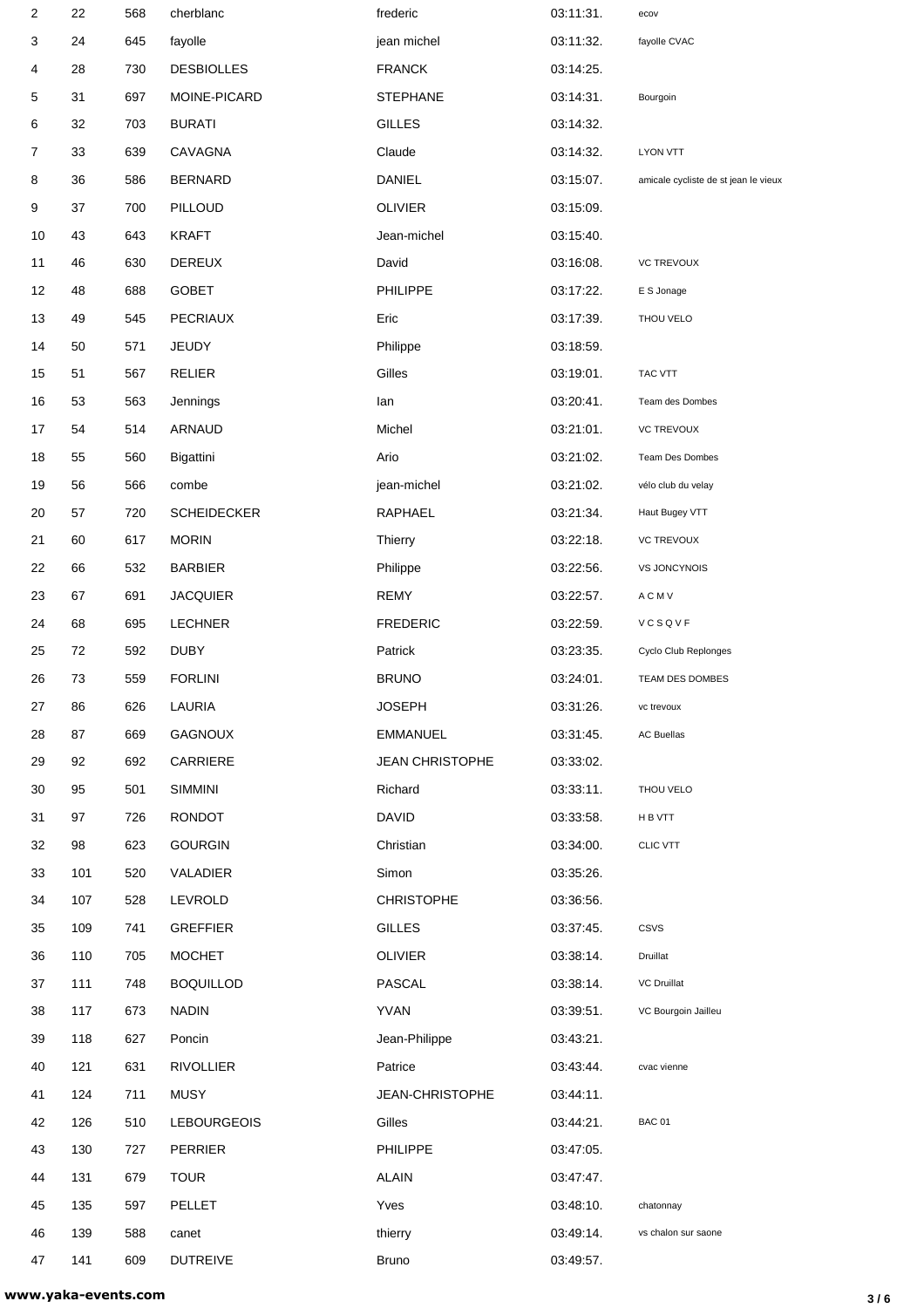|           | 48               | 146  | 523 | <b>DIETRICH</b>  | Emmanuel           | 03:51:25.    |                               |
|-----------|------------------|------|-----|------------------|--------------------|--------------|-------------------------------|
|           | 49               | 155  | 565 | Hoffmann         | Gilles             | 03:55:36.    |                               |
|           | 50               | 158  | 719 | CHARBON          | <b>FRANCK</b>      | 03:59:01.    |                               |
|           | 51               | 159  | 589 | COQUEMONT        | Bruno              | 03:59:02.    | rouelibre ambarroise          |
|           | 52               | 164  | 725 | <b>DAUTRAIX</b>  | <b>CHRISTOPHE</b>  | 03:59:41.    |                               |
|           | 53               | 165  | 553 | <b>JAGET</b>     | Patrick            | 03:59:42.    |                               |
|           | 54               | 172  | 606 | <b>VIEUX</b>     | Philippe           | 04:04:00.    | RHONE ALPES                   |
|           | 55               | 178  | 513 | <b>BUREAU</b>    | Frederic           | 04:06:01.    |                               |
|           | 56               | 180  | 651 | <b>GIROUD</b>    | Frédéric           | 04:07:43.    |                               |
|           | 57               | 185  | 646 | <b>BANRY</b>     | Pascal             | 04:11:28.    |                               |
|           | 58               | 186  | 574 | AUBANEL          | Laurent            | 04:11:29.    |                               |
|           | 59               | 189  | 708 | LAGADEC          | <b>JEROME</b>      | 04:12:54.    | Replonges                     |
|           | 60               | 191  | 721 | <b>PUTHET</b>    | <b>FRANCIS</b>     | 04:13:38.    | BAC                           |
|           | 61               | 196  | 541 | <b>MOUTTET</b>   | Patrick            | 04:16:29.    | <b>ROANNE TRI</b>             |
|           | 62               | 210  | 629 | <b>TANCHOT</b>   | Philippe           | 04:29:59.    |                               |
|           | 63               | 213  | 737 | EL KHOLTI        | KAMIL              | 04:31:59.    |                               |
|           | 64               | 219  | 638 | duchassin        | philippe           | 04:41:40.    |                               |
|           | 65               | 235  | 760 | LAGARDE          | <b>THIERRY</b>     | 05:03:29.    | <b>ACMV</b>                   |
|           | 66               | 240  | 548 | <b>BONINE</b>    | Sylvère            | 05:37:00.    | THOU VELO                     |
|           |                  |      |     |                  | HOMMES 50-59 ANS   |              |                               |
| <b>CI</b> | Cat.             | Gen. |     | <b>Doss Nom</b>  | <b>Prenom</b>      | <b>Temps</b> | <b>Club</b>                   |
|           | 1                | 8    | 694 | CARTAL           | <b>MARC</b>        | 03:03:41.    | ASPES                         |
|           | 2                | 23   | 634 | DAVID-RAISON     | Thierry            | 03:11:31.    | VTT MASSIF JURA               |
|           |                  |      |     |                  |                    |              |                               |
|           | 3                | 26   | 718 | <b>GENTIL</b>    | <b>ROGER</b>       | 03:11:35.    | CVAC                          |
|           | 4                | 29   | 687 | <b>BELIN</b>     | <b>JEAN MICHEL</b> | 03:14:30.    | Velo Club Brignais            |
|           | 5                | 30   | 750 | VERGNIAUD        | <b>GILLES</b>      | 03:14:31.    |                               |
|           | 6                | 38   | 707 | <b>VINIT</b>     | ANDRE              | 03:15:09.    | Rhone Alpes Cyclisme          |
|           | 7                | 39   | 608 | QUELIN           | Gerard             | 03:15:13.    | bonneville arve borne cyclime |
|           | 8                | 40   | 659 | <b>THEVENET</b>  | Jean marc          | 03:15:18.    | BAC                           |
|           | $\boldsymbol{9}$ | 42   | 702 | <b>AURENGE</b>   | <b>CHRISTOPHE</b>  | 03:15:36.    | Team Mercurey                 |
|           | 10               | 59   | 570 | <b>JUGNIOT</b>   | Frederic           | 03:21:50.    | AC FRANCHELEINS               |
|           | 11               | 62   | 535 | <b>SIBEUD</b>    | Jean-Yves          | 03:22:35.    | ASPTT GRAND LYON              |
|           | 12               | 63   | 599 | <b>HOME</b>      | Jean-Claude        | 03:22:36.    | TEAM LYON 07                  |
|           | 13               | 64   | 540 | LAVET            | Jean luc           | 03:22:39.    | <b>ACMV VENISSIEUX</b>        |
|           | 14               | 65   | 539 | <b>THIMON</b>    | Gilbert            | 03:22:41.    | CYCLO CLUB TRAMAYES           |
|           | 15               | 69   | 576 | <b>DUPRAS</b>    | Dominique          | 03:23:30.    | AC ST JEAN LE VIEUX           |
|           | 16               | 71   | 564 | LALAU            | Didier             | 03:23:32.    | roue sportive meximieux       |
|           | 17               | 80   | 744 | PERRET           | <b>CHRISTIAN</b>   | 03:27:11.    | <b>VC Druillat</b>            |
|           | 18               | 82   | 600 | <b>DESFARGES</b> | Patrick            | 03:29:14.    | THOU VELO                     |
|           | 19               | 83   | 681 | VIANA            | <b>DANIEL</b>      | 03:29:29.    | CycloSport Val de Saone       |
|           | 20               | 84   | 749 | <b>CERVENTES</b> | <b>MICHEL</b>      | 03:29:36.    | Miribel VTT                   |
|           | 21               | 85   | 558 | denurra          | louis              | 03:30:07.    | vcb                           |
|           | 22               | 89   | 524 | <b>GIRAUD</b>    | Eric               | 03:32:11.    | CS VAL DE SAONE               |
|           | 23               | 93   | 731 | LABAT            | <b>ALAIN</b>       | 03:33:02.    | <b>RSM</b>                    |
|           | 24               | 102  | 709 | <b>GAILLARD</b>  | <b>GILBERT</b>     | 03:35:43.    |                               |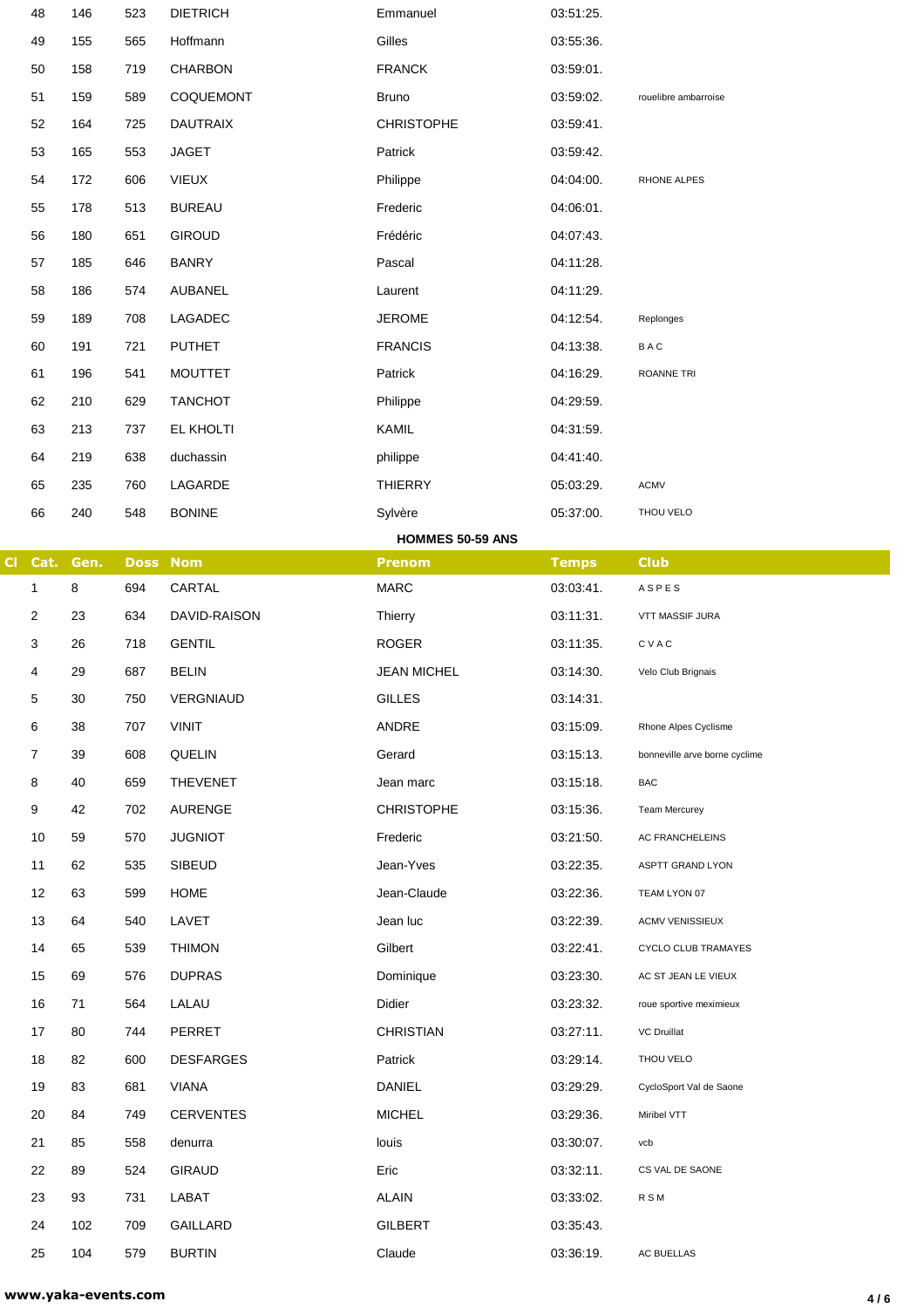|           | 26   | 115  | 551             | <b>MENETRIEUX</b>   | <b>BRUNO</b>              | 03:38:28.    | BOURG EN BRESSE AIN CYCLISME   |
|-----------|------|------|-----------------|---------------------|---------------------------|--------------|--------------------------------|
|           | 27   | 120  | 728             | RENARD              | <b>PASCAL</b>             | 03:43:43.    |                                |
|           | 28   | 122  | 547             | Durand              | Nicolas                   | 03:43:46.    | Club Cyclotouriste Lagnieu     |
|           | 29   | 133  | 734             | GONOD               | DANIEL                    | 03:47:58.    | Feillens                       |
|           | 30   | 134  | 534             | GRANDJEAN           | Patrick                   | 03:48:10.    | RS MEXIMIEUX                   |
|           | 31   | 140  | 594             | <b>OUDOT</b>        | Dominique                 | 03:49:55.    | velo club st marcel            |
|           | 32   | 144  | 618             | <b>GEOFFRAY</b>     | Philippe                  | 03:51:02.    | <b>VCTREVOUX</b>               |
|           | 33   | 145  | 533             | <b>SCHULZ</b>       | Eric                      | 03:51:03.    | <b>BIKE CLUB PORTOIS</b>       |
|           | 34   | 147  | 636             | rosa                | jose                      | 03:51:43.    | roue sportive meximieux        |
|           | 35   | 148  | 739             | <b>SEVE</b>         | <b>BRUNO</b>              | 03:52:37.    | Francheleins ACF               |
|           | 36   | 149  | 660             | <b>TORDI</b>        | michel                    | 03:53:24.    |                                |
|           | 37   | 151  | 653             | <b>KOEHL</b>        | Eric                      | 03:53:52.    | Velo club Tournus              |
|           | 38   | 152  | 751             | CHAMBARD            | <b>DOMINIQUE</b>          | 03:53:52.    | <b>ACDC</b>                    |
|           | 39   | 156  | 507             | <b>CONVERT</b>      | Etienne                   | 03:57:45.    | GLEIZE CYCLO CLUB              |
|           | 40   | 160  | 666             | <b>BERNELIN</b>     | <b>JEAN-PIERRE</b>        | 03:59:03.    | Véloclub Bourgoin Jailleu      |
|           | 41   | 163  | 644             | FAYARD              | Christian                 | 03:59:40.    | Saint Vulbas Vélo Sport (SVVS) |
|           | 42   | 168  | 654             | bauquet             | pierre                    | 04:01:22.    | club cyclotourisme lagnieu     |
|           | 43   | 174  | 699             | <b>SCHUEHMACHER</b> | <b>ROLAND</b>             | 04:05:17.    |                                |
|           | 44   | 176  | 611             | <b>MILLET</b>       | <b>PIERRE</b>             | 04:05:25.    | VELO CLOB TREVOUX              |
|           | 45   | 181  | 710             | CARDON              | PHILIPPE                  | 04:07:59.    | Tournus                        |
|           | 46   | 183  | 581             | MAMPAEY             | Philippe                  | 04:11:28.    |                                |
|           | 47   | 187  | 755             | <b>BOURGEAT</b>     | <b>THIERRY</b>            | 04:11:46.    | Roue Libre Ambaroise           |
|           | 48   | 197  | 712             | <b>JEANNIN</b>      | <b>CHRISTIAN</b>          | 04:16:47.    | VeloClub St Marcel             |
|           | 49   | 200  | 552             | <b>RICHARD</b>      | Christian                 | 04:18:24.    |                                |
|           | 50   | 205  | 603             | <b>GUICHARD</b>     | PAUL                      | 04:22:06.    | CLUB VIENNOIS D'ANIMATION      |
|           | 51   | 209  | 584             | <b>BERAUDIER</b>    | Michel                    | 04:28:21.    | AC BUELLAS                     |
|           | 52   | 211  | 615             | <b>ALLORY</b>       | Michel                    | 04:30:14.    | ST VULBAS VELO SPORT           |
|           | 53   | 212  | 665             | <b>SERAPHIN</b>     | <b>THIERRY</b>            | 04:31:15.    |                                |
|           | 54   | 215  | 554             | <b>ALRIC</b>        | Michel                    | 04:33:31.    | roue libre ambarroise          |
|           | 55   | 216  | 561             | <b>SCHUEHMACHER</b> | Thibault                  | 04:34:02.    |                                |
|           | 56   | 222  | 743             | <b>BOURJON</b>      | JEAN-PAUL                 | 04:45:25.    | St Jean le Vieux               |
|           | 57   | 224  | 515             | <b>BICHAT</b>       | Thierry                   | 04:48:14.    |                                |
|           | 58   | 227  | 761             | <b>BUGYAN</b>       | <b>PATRICE</b>            | 04:52:17.    | <b>IBM France</b>              |
|           |      |      |                 |                     | <b>HOMMES 60 ANS ET +</b> |              |                                |
| <b>CI</b> | Cat. | Gen. | <b>Doss Nom</b> |                     | <b>Prenom</b>             | <b>Temps</b> | <b>Club</b>                    |
|           | 1    | 35   | 672             | <b>BORLET</b>       | <b>ALAIN</b>              | 03:14:44.    | Guidon D'Or La Lechere         |
|           | 2    | 45   | 521             | <b>BOUSSANT</b>     | Christian                 | 03:15:58.    | Cyclo Sport Val de Saône       |
|           | 3    | 70   | 531             | LASSARA             | Alain                     | 03:23:32.    | AC FRANCHELEINS                |
|           | 4    | 78   | 544             | <b>GRAPPIN</b>      | Christian                 | 03:26:55.    |                                |
|           | 5    | 81   | 742             | SALVI               | <b>MAURICE</b>            | 03:28:55.    | <b>UCC Bauloz Belley</b>       |
|           | 6    | 106  | 678             | CHABOT              | <b>GILLES</b>             | 03:36:53.    | AVC Aix en Provence            |
|           | 7    | 108  | 525             | <b>MAURICE</b>      | Michel                    | 03:37:42.    | Rhône-Alpes                    |
|           | 8    | 114  | 512             | <b>DESPLACES</b>    | Roger                     | 03:38:16.    | ST DENIS CYCLISME              |
|           | 9    | 116  | 549             | ARGUEL              | Bernard                   | 03:39:00.    | VC DU VELAY                    |
|           | 10   | 119  | 572             | <b>PICHET</b>       | Jean-marc                 | 03:43:22.    | VELO CLUB TOURNUS              |
|           | 11   | 123  | 509             | <b>MOINE</b>        | Dominique                 | 03:44:10.    | la clusaz                      |
|           |      |      |                 |                     |                           |              |                                |